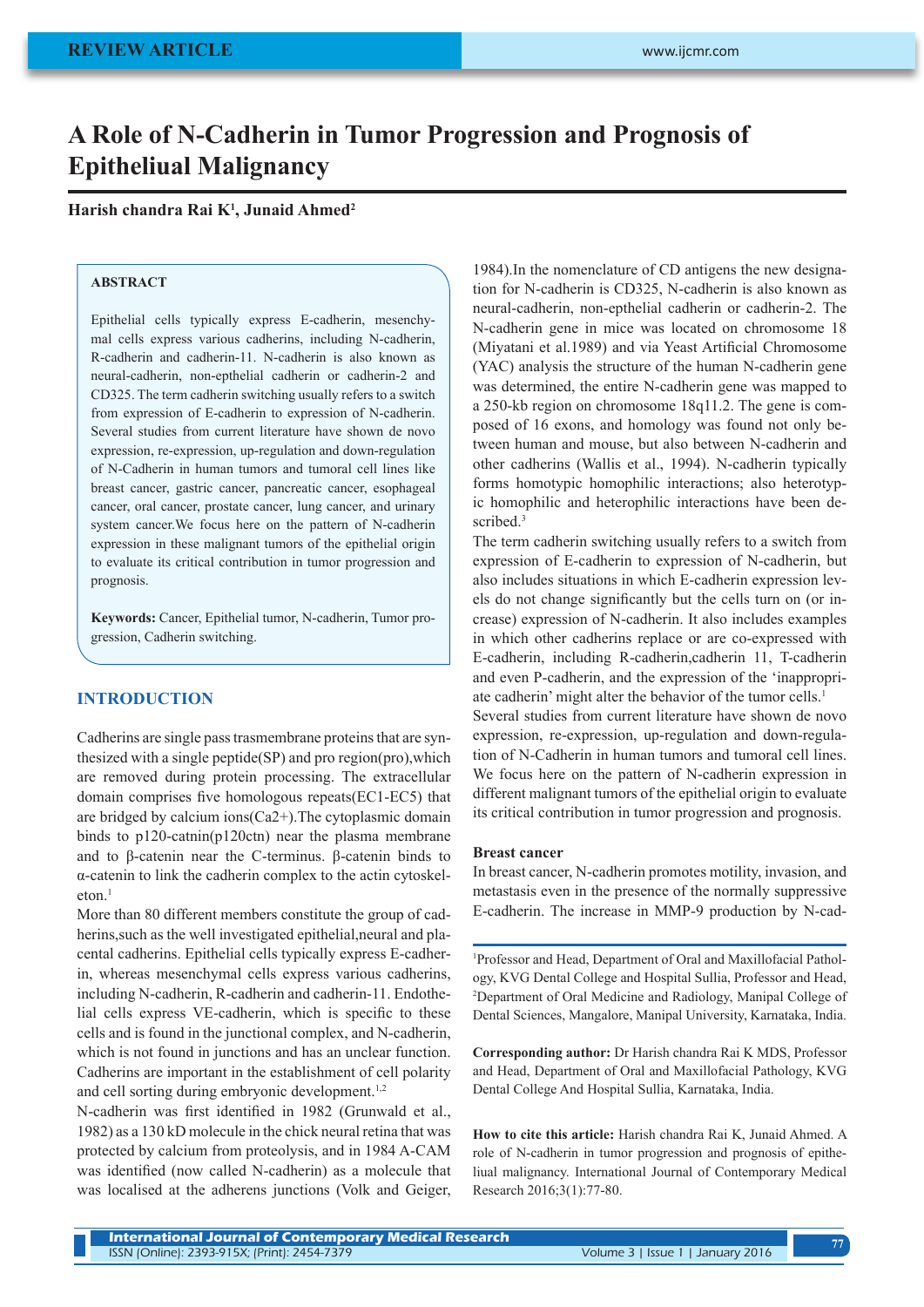herin expressing cells in response to a growth factor(FGF-2) may endow them with a greater ability to penetrate matrix protein barriers, while the increase in their adherence to endothelium may improve their ability to enter and exit the vasculature, two properties that may be responsible for metastasis of N-cadherin expressing cells (Rachel B. Hazan and others, 2000).**<sup>4</sup>** Marvin T. Nieman et al(1999)also suggested that N-cadherin promotes motility and invasion and that decreased expression of E-cadherin does not necessarily correlate with motility or invasion in breast cancer cells.<sup>5</sup>

Overexpression of N-cadherin and Snail were also significantly correlated with poorly differentiated carcinoma, positive node status, and poor Nottingham Prognostic Index. They suggested that increased N-cadherin and decreased E-cadherin expression may be used as indicators of the progression and prognosis of invasive ductal carcinoma (H M Abd ElMoneim et al  $(2011)$ .<sup>6</sup> The presence of N-cadherin prevents the re-expression of E-cadherin and localization of β-catenin at the plasma membrane of mesenchymal mammary carcinoma cells. N-cadherin is also required to maintain the expression of VE-cadherin in malignant tumor cells but not vice versa. Thus, N-cadherin acts in concert with VE-cadherin to promote tumor growth.<sup>7</sup> (Maryam Rezaei et al 2012)

## **Gastric cancer**

The abnormal expression of N-cadherin were involved in the process of invasion and metastasis of GC. The data showed that E-cadherin might switch to N-cadherin. TGF-β1 and Snail might play a fundamental role in the process (Yingfeng Zhu et al 2007).<sup>8</sup> Expression of N-cadherin was observed in varying degrees in the intercellular spaces between tumor cells in 11 tubular adenocarcinomas and in six poorly differentiated adenocarcinomas, including E-cadherin-negative cases (Kunio Yanagimoto et al 2001).<sup>9</sup> Takahito Kamikihara et al (2012), also studied the neoexpression of N-cadherin in gastric cancer may be a useful prognostic marker independent of E-cadherin expression.<sup>10</sup>

## **Pancreatic cancer**

N-cadherin expression correlated with neural invasion, histological type, fibroblast growth factor expression in primary tumors and TGF expression and vementin in metastatic tumors. overexpression of N-cadherin is involved in Epithelial-Mesenchymal Transition (EMT) and is affected by growth factors. Because EMT is an important process in the invasion and metastasis of malignant tumor cells, it is possible that N-cadherin is the adhesion molecule not only to acquire the fibroblastic morphology of EMT but also to obtain invasive and metastatic potential.11 (S Nakajima et al 2004)

The N-cadherin antagonist ADH-1 has significant antitumor activity against N-cadherin-expressing pancreatic cancer cells, both in vitro and in an orthotopic mouse model for pancreatic cancer (Y Shintani et al,2008). This study highly implicates N-cadherin as a valid target for treatment of human pancreatic cancer, and suggests that N-cadherin antagonists like ADH-1 that target its adhesive function should be developed for use in treatment of human pancreatic cancer.<sup>12</sup> Esophageal cancer

N-cadherin expression was negatively correlated to E-cadherin expression in Esophageal squamous cell carcinoma(ESCC). Negativity of E-cadherin and positivity of N-cadherin were correlated to invasion, differentiation, and lymph node metastasis of ESCC. (Ke Li et al 2009)13 The knock-down of N-cadherin in ESCC cell line (EC9706) could arrest cell cycle at G0/G1 phase, induce cell apoptosis, reduce the invasiveness in vitro, and inhibit the tumor formation in vivo. These results suggest that N-cadherin is an important factor in the progression and metastasis of ESCC and N-cadherin may serve as a potential molecular target for biotherapy of ESCC.<sup>14</sup> (Li K et al 2010).

### **Oral cancer**

The squamous cell carcinoma derived cell line which is expressed N-cadherin and displayed a scattered fibroblastic phenotype along with decreased expression of E- and P-cadherin. Transfection of this cell line with antisense N-cadherin resulted in reversion to a normal appearing squamous epithelial cell with increased E- and P-cadherin expression. In addition, transfection of a normal-appearing squamous epithelial cell line with N-cadherin resulted in downregulation of both E- and P-cadherin and a scattered fibroblastic phenotype.15 (S Islam et al 1996). Reduced E-cadharin and positive N-cadharin expression are closely associated in oral squamous cell carcinoma, cadherin switching probably plays an a important role in the development of oral squamous cell carcinoma and metastasis.16 (S W PYO et al 2007)

In oral squamous cell carcinoma, the nuclear pattern of N-Cadherin expression was particularly observed in dedifferentiated cancer, characterized by a worse prognosis (M. Di Domenico et al,2011). Therefore the pattern of cadherin expression might constitute a useful diagnostic and prognostic tool in the evaluation of tumors and for determining the histogenesis of tumour cells. Moreover, they found a statistically significant correlation between N-Cadherin expression and grade, and a statistical trend for stage.<sup>17</sup>

Nguyen P T et al (2011) suggested that i) N-cadherin may play an important role in malignant behaviors of Head and neck squamous cell carcinoma(HNSCC) and ii) cadherin switching might be considered as a discrete critical event in EMT and metastatic potential of HNSCC.<sup>18</sup> The increased invasiveness seen in N-cadherin expressing cells of the oral squamous cell carcinoma are the result of N-cadherin-driven signaling pathways and not due to the associated loss of E-cadherin (K R. Lawson et al  $2006$ ).<sup>19</sup> The upregulation of Snail and N-cadherin and downregulation of E-cadherin correlated significantly with both integrin-linked kinase (ILK) over expression and tumor metastasis (Dan zhao et al 2012).They suggested that ILK may have an important role in progression and metastasis of oral squamous cell carcinoma, possibly through EMT involving up-regulation of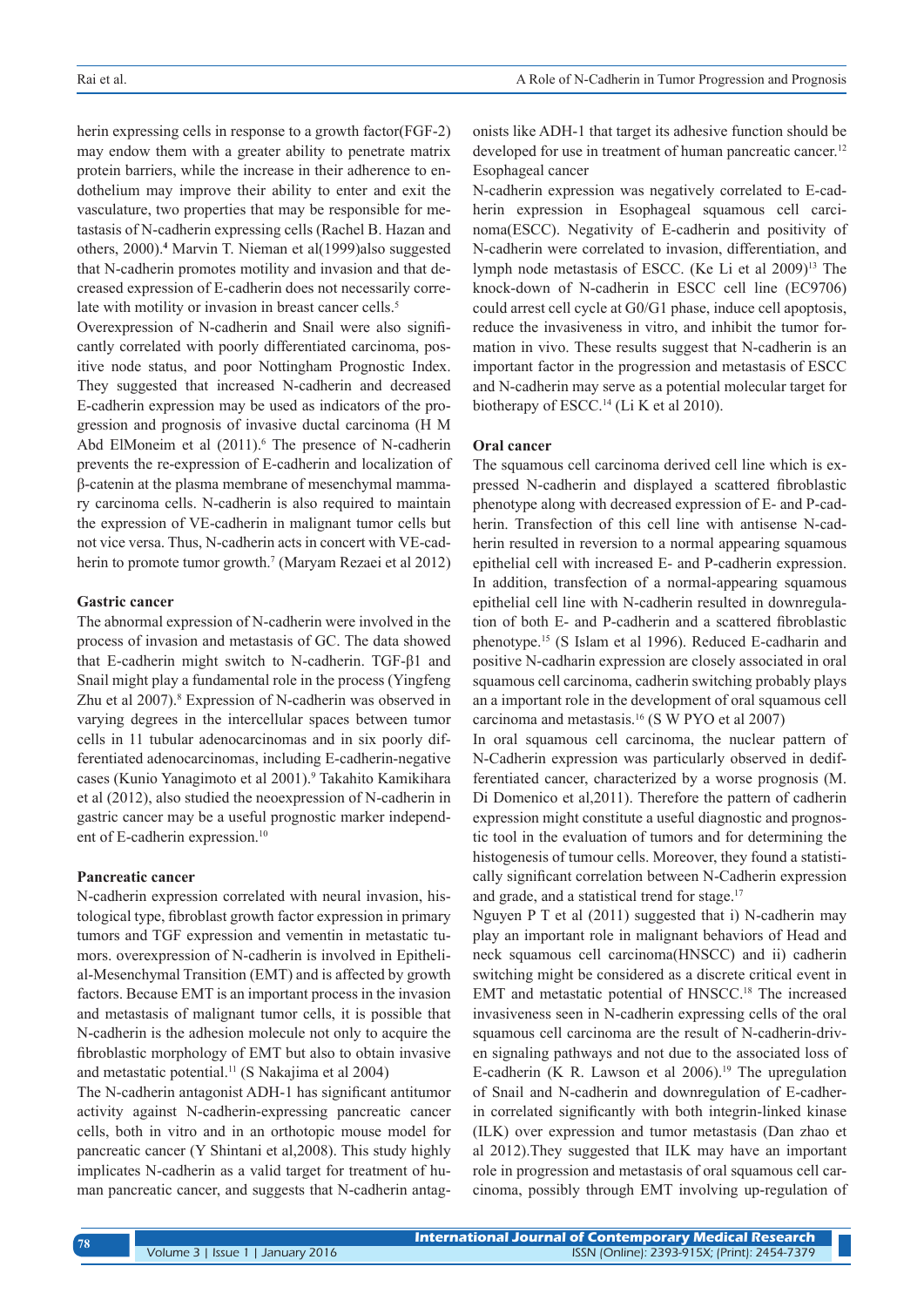Snail and consequent aberrant expression of E-cadherin and  $N$ -cadherin<sup>20</sup>

### **Prostate cancer**

N-cadherin may involved in the progression of prostate carcinoma from epithelium to mesenchyme; it is likely that N-cadherin mediates a less stable cell-cell adhesion and may allow for carcinoma cell invasion and stromal interactions. N-cadherin mediates adhesion between α-catenin-deficient PC-3N (Prostate cancer) cells and stromal fibroblasts, which contain normal levels of all of the catenins. N-cadherin in PC-3N cells may regulate the cellular outgrowth through cell-cell interactions, which may allow PC-3N to interact with surrounding prostate stromal fibroblasts.<sup>21</sup> (N L Tran et al 1999).

Meena Jaggi et al (2005), were demonstrated for the first time that N-cadherin switching occurs in higher grade prostate cancer and correlates significantly with increasing Gleason patterns. N-cadherin may be as a useful biomarker of aggressive prostate cancer.22 Formation of N-cadherin junctions promotes 3D (3 dimensional) cell migration of prostate cancer cells, and this is partly due to an aberrant regulation of the N-cadherin complex in the absence of α-catenin.(Y Cui and S Yamada 2013).<sup>23</sup>

## **Lung cancer**

A study on non-small-cell lung cancer (NSCLC) suggested that, the frequency of hypervascular tumours was significantly higher for N-cadherin-positive carcinomas than for N-cadherin-negative carcinomas and the 5-year survival rate of patients with N-cadherin-positive tumours was significantly lower than that of patients with N-cadherin-negative tumours.<sup>24</sup> (T Nakashima and other's 2003)

Specific tyrosine kinase inhibitors for epidermal growth factor receptor (EGFR), such as gefitinib, have been effective in some NSCLC (Non-small cell lung cancer) patients and are being used in the clinical setting as pioneer molecularly targeted cancer drugs. However, many patients have not responded to these drugs, and have acquired resistance after long-term treatment. Mai Yamauchi et al (2011) suggested that, N-cadherin maintains the survival of the gefitinib-resistant lung cancer cells via the PI-3 kinase/Akt survival pathway. So N-cadherin is a potential molecular target in the treatment of NSCLC.<sup>25</sup> Upregulation of N-cadherin in H1650ER (Erlotinib-resistant cell line) cells leads to increased tumor cell migration, invasion and tumorigenic potential. The maintenance of the EMT phenotype in H1650ER cells may be related to the sustained expression of N-cadherin. Therefore, N-cadherin may serve as a promising new target for the treatment of cancers with acquired resistance to EGFR-TKIs (Epidermal growth factor receptor- Tyrosine Kinase Inhibitors. (Xiaoju Zhang et al (2013).<sup>26</sup>

#### **Urinary system cancer**

N-cadherin plays a different role in renal cell carci-

noma(RCC) unlike E cadherin and may be associated with the aggressiveness and malignant potential of RCC (Toru shimazui et al 2005).27 Carl Ludwig Behnes et al (2012) were observed the N-cadherin expression in histological subtypes of papillary renal cell carcinoma and N-cadherin represents the first immunohistochemical marker for a clear cut differentiation between papillary RCC type I and type II and could be a target for therapy and diagnostic in the future.<sup>28</sup>

N-cadherin was present at cell-cell borders in the very anaplastic cell lines of human bladder carcinoma, observed by Mialhe A and others (2000) and they were indicated that N-cadherin may participate in intercellular adhesion, while facilitating bladder tumorigenesis.<sup>29</sup> in bladder cancer, loss or reduced E-cadherin expression has been associated with poor survival, and aberrant expression of N-cadherin has been associated with the invasive phenotype of bladder carcinoma cells. Richard T. Bryana and Chris Tselepisa (2010), were suggested that Cadherin switching is an important process late in the molecular pathogenesis of bladder cancer.30

# **CONCLUSION**

N-cadherin mediates a less stable cell-cell adhesion and may allow for carcinoma cell invasion and stromal interactions. The loss of E-cadherin expression and gain of N-cadherin expression is called cadherin switching, that is seen during epithelial to mesnchymal transition. Cancer cells derived from epithelium inappropriately express N-cadherin, and the up regulation of N-cadherin expression has been shown to promote motility and invasion. So the maximum expression of N-cadherin by epithelial tumor cells results advanced stage of tumor progression and poor prognosis.

# **REFERENCES**

- 1. Margaret JW,Yasushi S,Masato M,Yuri F and Keith R. J.Cadherin switching.Journal of cell science. 2008;121,727-735.
- 2. Felix B, Bernhard H,Arne S,Peter B,Paul T,Heinz-Joachim R and Carl LB. N-cadherin expression in malignant germ cell tumors of the testis.BMC clinical pathology. 2012;12;19.
- 3. Lara DMD and Marc EB. N-cadherin in the spotlight of cell-cell adhesion, differentiation, embryogenesis, invasion and signaling. Int. J. Dev. Biol. 2004;48: 463-476.
- 4. Rachel BH, Greg RP, Rui FQ, Larry N and Stuart A. Exogenous Expression of N-Cadherin in Breast Cancer Cells Induces Cell Migration, Invasion, and Metastasis. The Journal of Cell Biology. 2000;Volume 148, Number 4, February 21,779–790.
- 5. Marvin TN, Ryan SP, Keith RJ, and Margaret JW. N-Cadherin Promotes Motility in Human Breast Cancer Cells Regardless of their E-Cadherin Expression. The Journal of Cell Biology. 1999; Volume 147, Number 3, November 1, 631–643.
- 6. Abd ElMoneim HM, Nasser MZ. Expression of e-cadherin, n-cadherin and snail and their correlation with